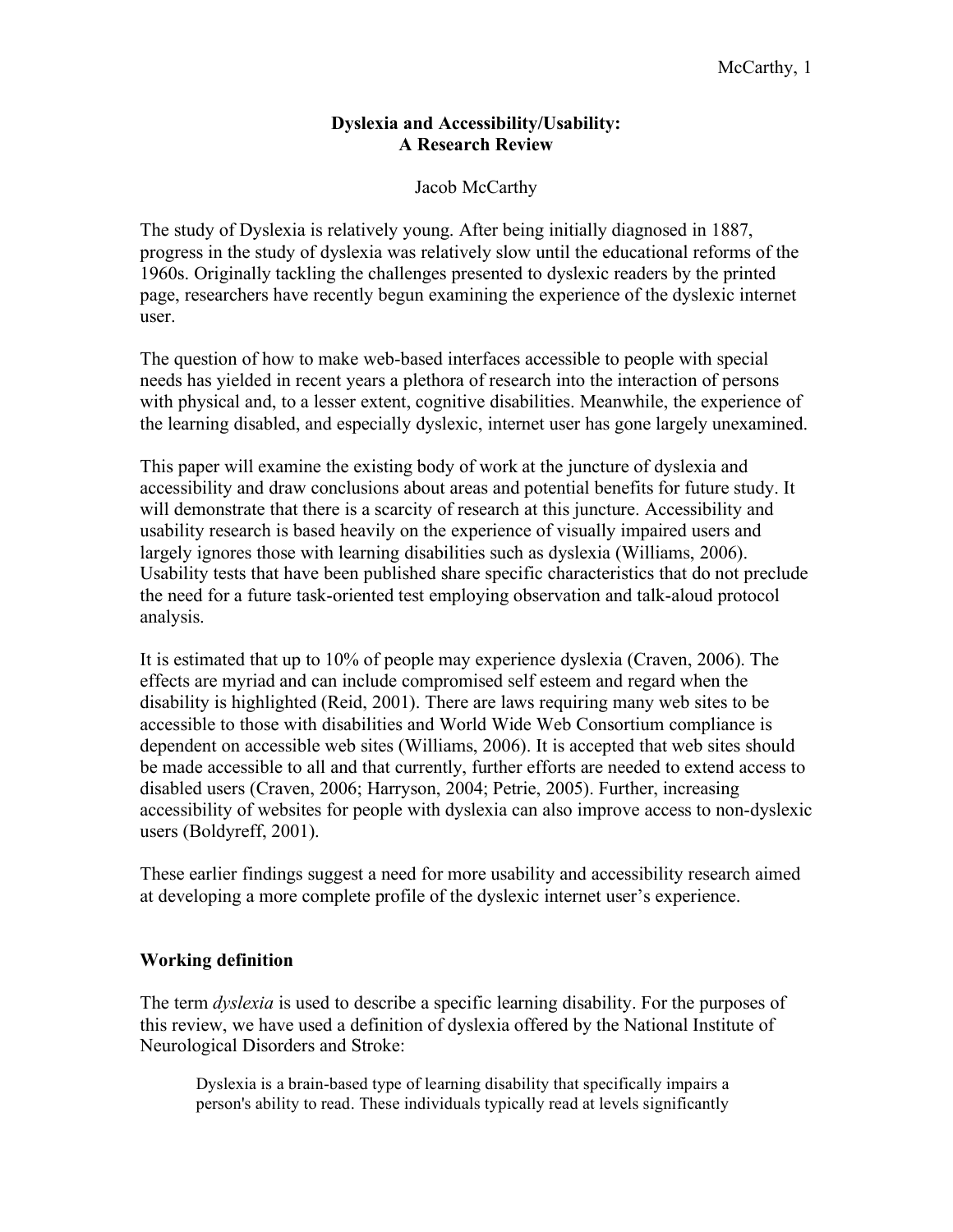lower than expected despite having normal intelligence. Although the disorder varies from person to person, common characteristics among people with dyslexia are difficulty with phonological processing (the manipulation of sounds) and/or rapid visual-verbal responding.

(NINDS, para. 1)

Worth noting is the fact that dyslexia may not affect learning in areas other than reading and writing and is often characterized by average intelligence. It is incorrect to pair dyslexia with attention deficit disorder or attention deficit hyperactivity disorder, as these disorders are behavioral in origin.

Dyslexia is sometimes described as a cognitive disability. In literature addressing accessibility of web sites for people with cognitive disabilities, dyslexia is sometimes mentioned as one of the subject disabilities to be addressed (Gregor, 2006; Kolatch, 2000) and sometimes not (Seeman, 2002, WebAim). Because of the disparity in experience and ability of dyslexic readers and people with severe cognitive disabilities such as Downs Syndrome and Autism, this study of dyslexia and internet accessibility will focus on literature devoted specifically to dyslexia rather than cognitive disabilities at large. It is believed this will yield a more specific and accurate discussion of the dyslexic internet users' experience.

Dyslexia is believed to have serious impact on self perception and esteem in addition to reading skills, and sometimes cause behavioral and problems (Reid, 2001). On the other hand, recent studies have classified dyslexics as spatial learners who may excel at both math and creative endeavors (BDA). A common estimate puts the percentage of the public affected by dyslexia at 10% (BDA). In either case, dyslexia affects a substantial portion of the world population and efforts made to increase accessibility of web texts for dyslexic internet users would have many beneficiaries.

### **State of research**

The bulk of dyslexia research focuses on education and the development of life skills. Education materials are concerned primarily with efforts by youth to decode text while life skills materials put the onus on the reader to adapt to a non-dyslexic society. Neither the educational or life skills areas of dyslexia research intersects greatly with human computer interaction, or offers research-based findings for improving web site accessibility for dyslexic users. As this review is interested in how to accommodate dyslexic internet users of all ages, there are shortcomings in both of these approaches.

When turning to the field of web site accessibility, we find that literature addresses the two primary concerns of accommodating physical disability and cognitive disability. These explorations sometimes include dyslexia, but rarely discuss dyslexia specifically or at length. Other studies address the use of technology assistance by disabled users, but these discussions skirt the issue of usability and accessibility, instead focusing on technology implementation (Elkind, 1998).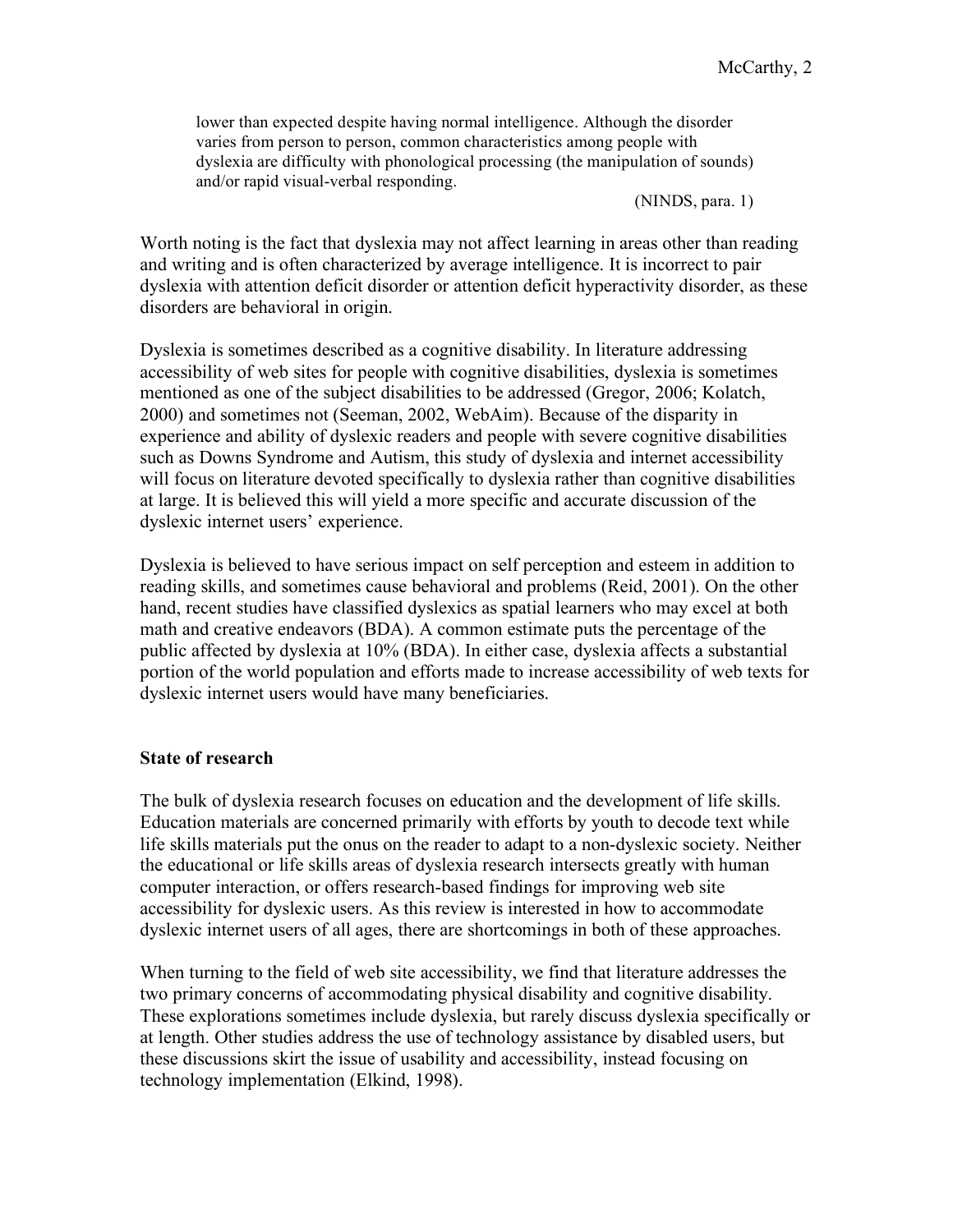Once the field of search is narrowed to the unique experience of dyslexic web users, trends begin to emerge that suggest all users can benefit from dyslexia-friendly websites. Usability research is sparse, but a few tests have yielded results that support myriad lists of dyslexia-friendly web style and other tools and resources aimed at extending accessibility to dyslexic users.

# **Usability tests**

There have been a handful of attempts to study web site usability and accessibility among groups including dyslexic readers.

The DIAMONDS project was a study of 10 internet users' experiences with a piece of tutorial software (Craven, 1998). The study was aimed at determining how best to move from accessibility awareness to practice. Of the 10 users, nine were dyslexic and one was dyspraxic, having trouble executing fine motor tasks. The study used a combination of interviews, questionnaires, log sheets, and a focus group. Observation and talk-aloud protocol analysis were considered, but the software being tested required the students spend time at home working independently. Results indicated that, "dyslexic students would like to customize the appearance of the tutorials on the screen by using their preferred fonts, type size and colours," (p. 181). Due to the methodological objective of the study, full results of the usability test were not published.

In addition to the call for highly configurable text for dyslexic users, simplifying language and organization is also common. Jakob Nielsen found that lower-literacy readers experience web texts very differently than high literacy readers. The study cited the US Department of Educations National Adult Literacy Survey in asserting that 48% of the U.S. population has low literacy and Nielsen estimates 30% of web users have low literacy. The study tested regular and low literacy optimized versions of a website with lower and higher literacy users. It tested against three metrics for success, task time and satisfaction. Optimization included: prioritize information, avoid text that moves or changes, streamline the page design, simplify navigation, optimize search. Of the results, Nielsen writes, "the revised site clearly had dramatically better usability on all three metrics: users got more correct information, did so faster, and like the site better." The improvements for lower literacy readers also appeared to improve, rather than harm, the experience of high literacy users, as well (Nielsen, 2005).

A pilot study of dyslexic readers conducted in 1995 found that reading ability improved when readers were able to change the way the text is presented. This study, which influenced the later development of software to enable readers to configure text for personal preferences, is unpublished (Gregor, 2007).

In 2004, the U.K.'s Digital Rights Commission undertook a task-oriented examination of 100 web sites by 50 blind, partially sighted, dyslexic, and physically and hearing impaired users (DRC). Each user completed two tasks on 10 web sites. Dyslexic users experienced a 17% failure rate, which was lower than the rate experienced by blind and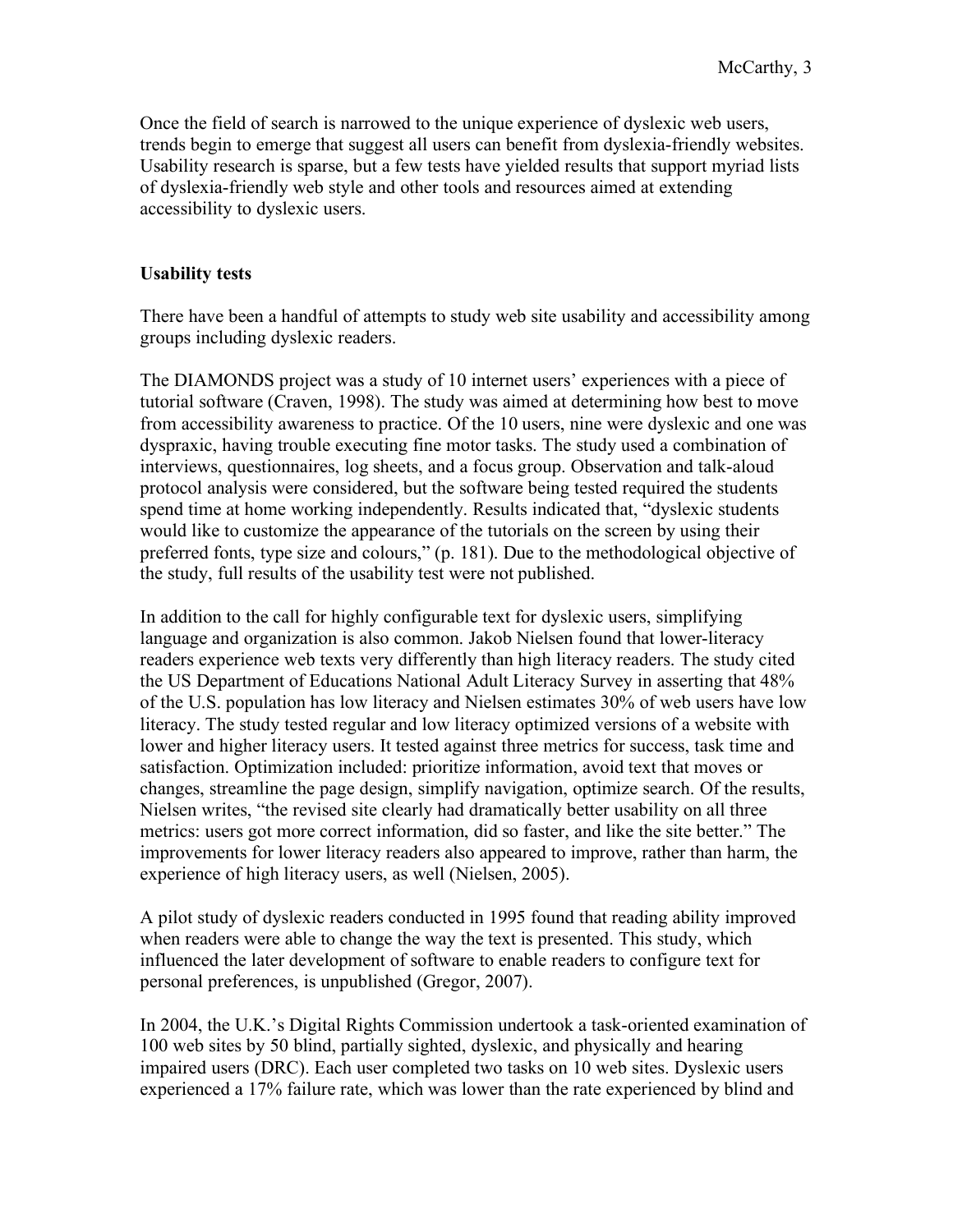partially sighted users and highly than that experienced by physically and hearing impaired users. The key problems experienced by dyslexic users were:

- Confusing page layout
- Unclear navigation
- Poor color selections
- Graphics and text too small
- Complicated language

Overall, the study found that just 19% of "web sites comply even with the lowest priority checkpoints for accessibility," and "all categories of disabled user consider that site designs take insufficient account of their specific need," (p. 9).

### **Multimodal text**

Research commonly notes that dyslexia is highly variable; there is no "typical" dyslexic internet user. Interviews with dyslexic college students illustrate the complexities of this variability.

Robert was the only student to favor using voice-activated word-processing, because he preferred to communicate orally. Betty and Victoria were both nervous of cutting and pasting, lest text disappear. They and others were aware that having typed a piece of work, its neatness on the screen make it look perfect and therefore hard to edit. But both Alice and Phoebe, who had previously learned to type, found word processing on a PC easier.

(Pollak, 2001, p. 96)

Such findings underscore the potential strengths of multimodal documents for differentlyabled readers, rather than the "one document for all" approach. Some researchers have addressed this idea, developing and testing highly configurable software.

SeeWord is a word processing software that allows users greater control over how information is displayed (Gregor, 2003). In response to an unpublished pilot study of dyslexic writers and computers that found there was no universal profile of dyslexics, SeeWord was designed to allow users to optimize writing and reading conditions in Microsoft Word for their own needs. The evaluation of SeeWord employed a "talk aloud" task-oriented observation. It concluded that some dyslexic users read more accurately when they are able to select their own text color and size settings.

Researchers have addressed readers' diverse abilities in other software development, also. The MultiReader projected marks an attempt to create rich multimedia communications that are highly configurable for both user needs and preferences (Petrie, 2005). The project rejected the "one document for all" approach to accessibility, instead synchronizing multiple media types and affording the user more control over presentation. The project included an evaluation of the MultiReader system with 70 printdisabled users that found enabling greater control over presentation and synchronization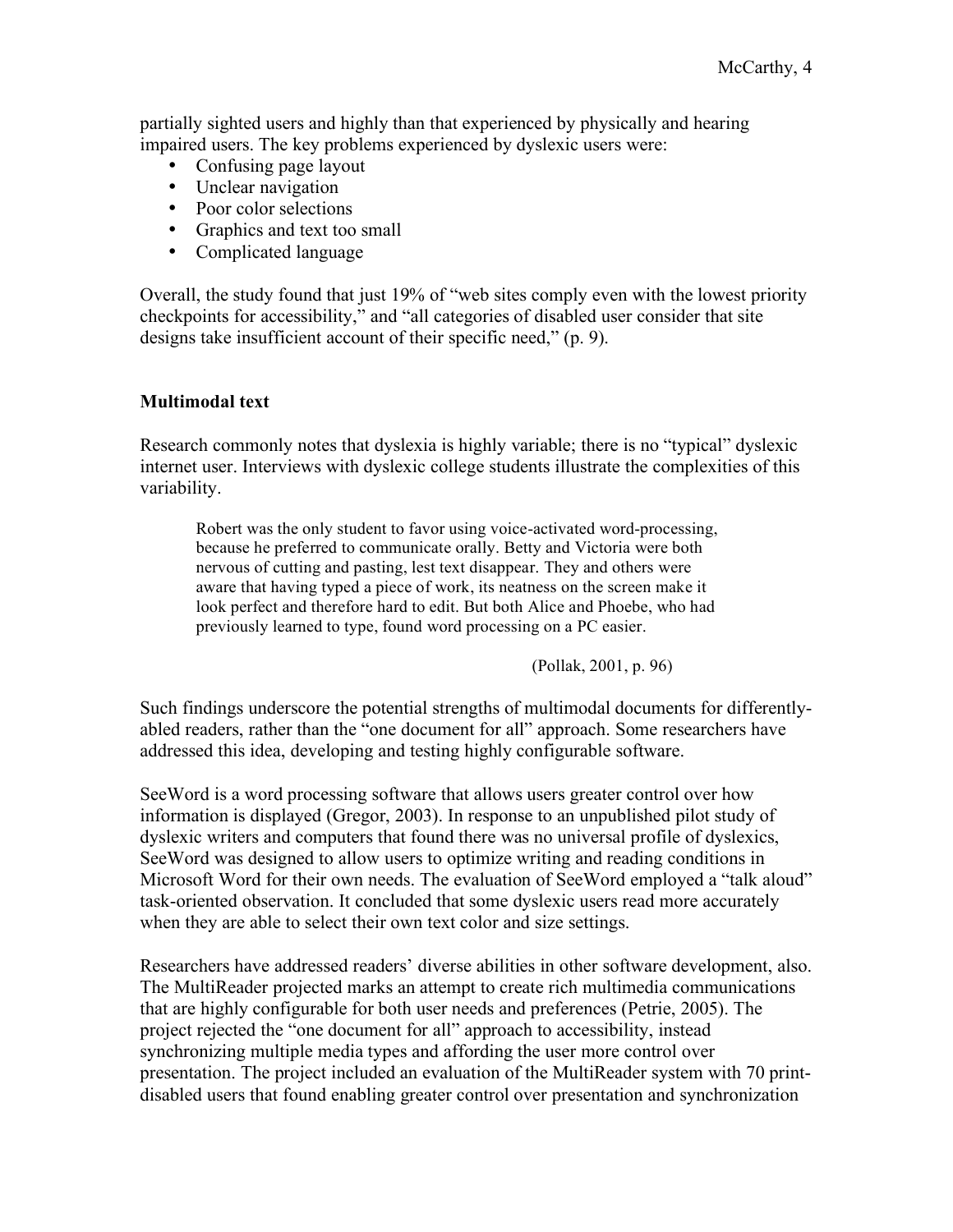of screen reader audio and text highlighting benefited dyslexic users. Petrie concludes this discussion by pointing out that adequate tools are in place for blind users, but that deaf and dyslexic users require more effort on the part of accessibility professionals.

# **Guidelines and resources**

Despite the scarcity of literature addressing web accessibility for dyslexic users specifically, efforts to make more effective human-computer interactions for dyslexic and other disabled users are underway.

Efforts to make web sites more accessible to low visibility readers include making text size selectable, using sans serif fonts, and using colors to visually designate important pieces of information (Nielsen, 2005). These measures are also recommended for dyslexic readers (BDA). Many dyslexic internet users employ screen readers for assistance, and so efforts to optimize web sites for screen readers may benefit dyslexic users, even if the stated target audience is blind users (Elkind, 1998).

A typeface has been developed specifically to address the recognition difficulties faced by dyslexic users. Dyslexic-friendly typefaces for digital environments have been limited due to the challenges of creating a highly pixilated sans serif that differentiates between similar letters such as "b" and "d". The Read Regular typeface more dramatically changes the profile of such letters and has been found to ease computer based reading for dyslexic users (Asaravala, 2004).

There are a host of recommendations aimed at developing Web sites friendly to dyslexic users. Efforts have been made to design online courses inclusive of dyslexic readers (Pearson, 2003). The requirements Pearson found for doing so include

- Meeting legal and quality obligations
- Offering established guidelines
- Showing familiarity with assistive technologies
- Paying attention to learning environment design
- Employing diagnostic and checking tools.

There is no shortage of online resources to assist the web developer in creating dyslexiaaccessible web sites. Common recommendations shared by Bradford, Zarach, and others include:

- Allow user to change text size.
- Keep sentences and paragraphs short
- Include pictures and visual representations
- Keep design consistent
- Use San Serif fonts 12pt or larger
- Allow text to be easily printed
- Include site map
- Use dark type on pale background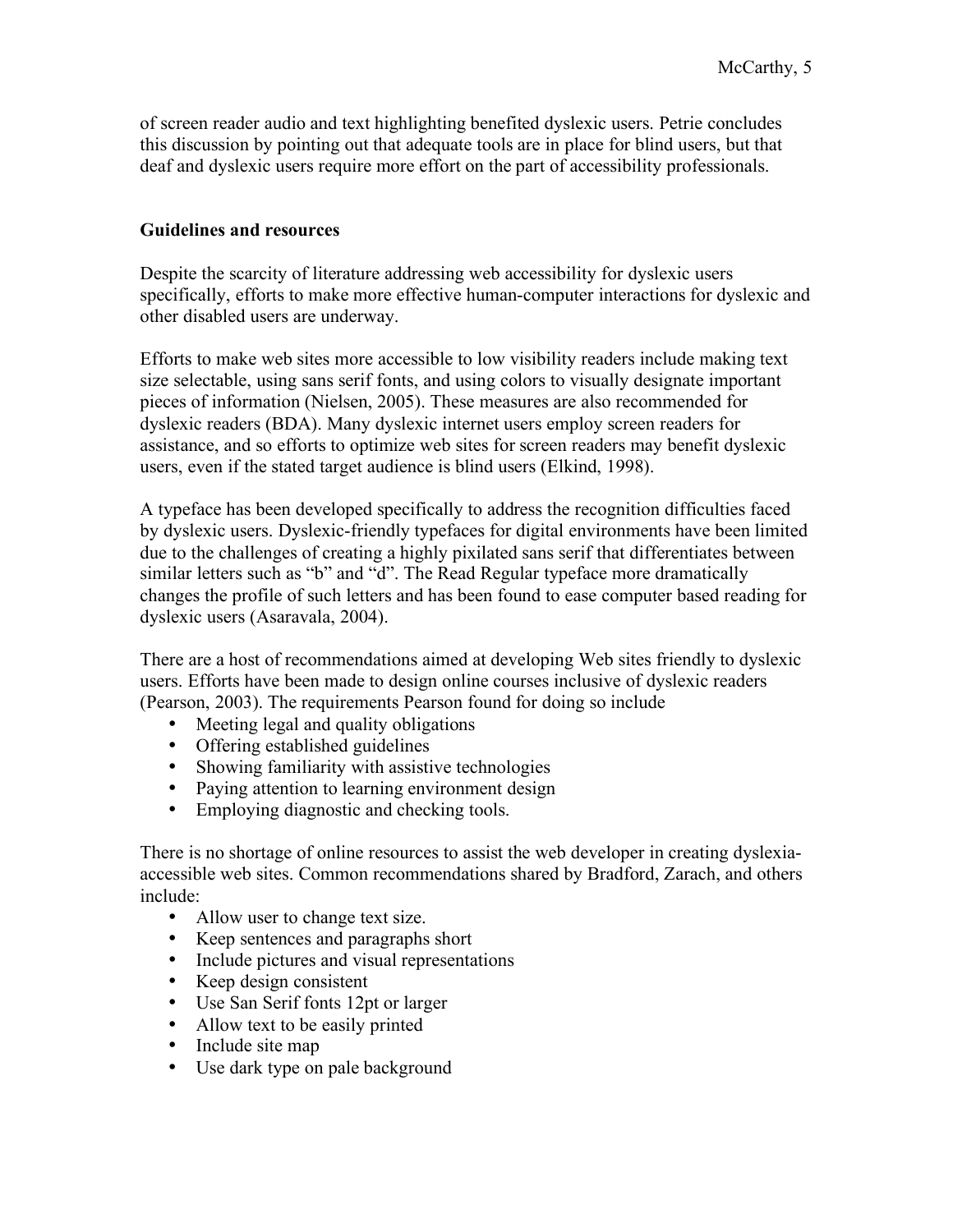There are a number of tools available to people striving to design dyslexia friendly websites. Online readability tests allow web designers to paste text into a box or submit a URL and receive an instant readability evaluation based on the Gunning Fog, Flesch-Kincaid, and other reading level algorithms (Readability, 2007; Tests). The accuracy of these tests has been questioned, though (DRC, 2004).

Most of the guidelines listed above (and those employed by Nielsen in his study of lowliteracy users) are also included in guidelines for improving access for people with other disabilities. In fact, overlap between recommendations for different disabilities have been compared and contrasted (Evett, 2005). That study, which concerned itself with the text and web style guidelines for the British Association for the Blind and British Dyslexia Association, concluded that recommendations for blind readers closely parallel those for dyslexic readers. But, it also found that non-disabled users benefit greatly from adherence to accessibility guidelines aimed at blind, partially sighted, and dyslexic users.

### **Plain Language/Minimalism**

The recommendations for designing dyslexia inclusive web sites outlined above are not exclusive to the field of learning disability. As several studies already discussed have found, guidelines for dyslexia friendly web sites can improve usability for non-dyslexic readers, too (Nielsen, 2005; Evett, 2005). Many of these guidelines are already accepted tenets of plain language, the movement for clear, concise, jargon-free texts. Plain language and accessibility have been linked in the past (Boldyreff, 2001).

Originally a consumer response to legalese in business and government documents, several states have passed plain language laws. The argument has been made that plain language is a vital part of web accessibility and that its benefits are shared by disabled and non-disabled users alike. This suggests a study of dyslexia and web accessibility could benefit from a greater exploration of plain language and accessibility and plain language and dyslexia.

#### **Conclusion**

While great efforts have been made to research both dyslexia and web accessibility, there is not a great body of work addressing both simultaneously. Perhaps more interesting, there appear to be no published task-oriented usability studies examining the experience of dyslexic internet users exclusively.

The need for increased accessibility in web design is expressed in existing literature, as are the shortcomings of existing design in terms of accessibility to disabled readers. The majority of accessibility efforts are aimed at blind and visually impaired users or, to a lesser extent, users with severe cognitive disabilities. Given that dyslexia is the most common disability among internet users and the public, it is reasonable to suggest that more attention be paid to dyslexia and accessibility.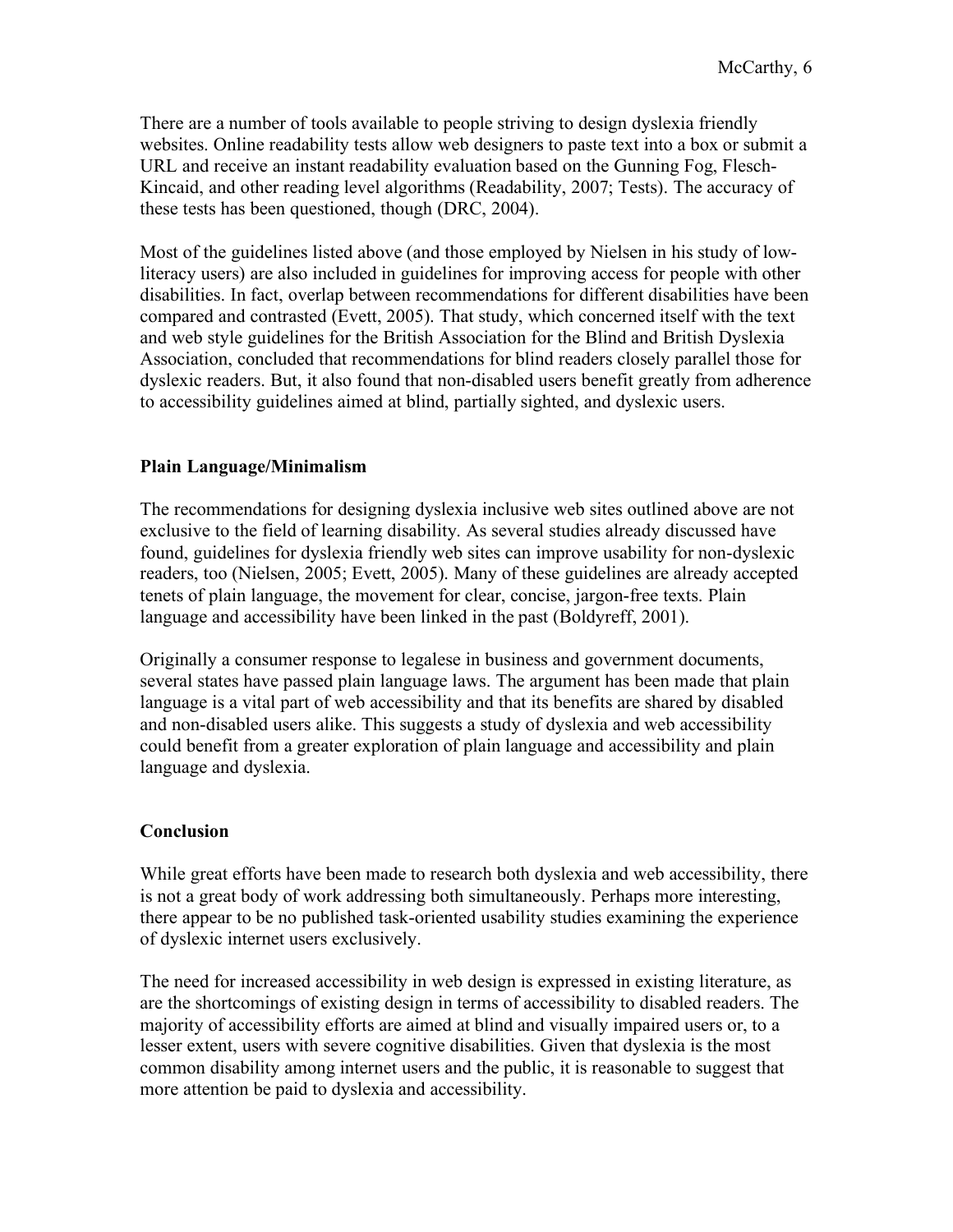Meanwhile, evidence mounts that the web sites that eschew guidelines for dyslexic accessibility not only undercut the esteem and successes of dyslexic users, but also their non-dyslexic counterparts. The high level of overlap in guidelines for dyslexia, other cognitive and physical disabilities, and plain language, suggest that dyslexic users could be a salient indicator group for overall web accessibility. By undertaking more taskoriented usability research employing observation and talk-aloud protocols, a profile of the dyslexic internet user's experience can be established. Such a profile would confirm or disconfirm the assumptions already commonly held, and strengthen the basis for accessibility initiatives that benefit users with and without dyslexia.

# **References**

Asaravala, A. (2004). New typeface to help dyslexics. *Wired News*. Retrieved April 2, 2004, from http://www.wired.com/science/discoveries/news/2003/10/60834

Boldyreff, C., E. Burd  $&$  J. Donkin. (2001). The case for the use of plain English to increase web accessibility. Proceedings of the *3rd International Workshop on Web Site Evolution*. Florence, Italy.

Bradford, J. (2005). Designing web pages for dyslexic users. Dyslexia Online Magazine. Retrieved April 3, 2007, from http://www.dyslexia-parent.com/mag35.html

British Dyslexia Association (BDA). Dyslexia Research Information. Retrieved April 23, 2007, from http://www.bdadyslexia.org.uk/research.html

Craven, J. & H. Booth. (2006). Putting awareness into practice: Practical steps for conducting usability tests. *Library Review, 55*(3), 179-194.

Disability Rights Commission (DRC). (2004). The web: access and inclusion for disabled people. Retrieved April 3, 2007, from http://www.drc-gb.org/PDF/2.pdf

Elkind, J. (1998). Computer Reading Machines for Poor Readers. *Perspectives: the International Dyslexia Association 24*(2).

Evett, L. & D. Brown. (2005). Text formats and web design for visually impaired and dyslexic readers— Clear text for all. *Interacting with Computers 17*(4), 453-472.

Gregor, P., & A. Dickinson. (2007) *Cognitive difficulties and access to information systems: An interaction design perspective 5*(4), 393-400.

Gregor, P., A. Dickinson, A. Macaffer, & P. Andreasen. (2003). SeeWord— A personal word processing environment for dyslexic computer users. *British Journal of Educational Technology, 34*(3). 341-355.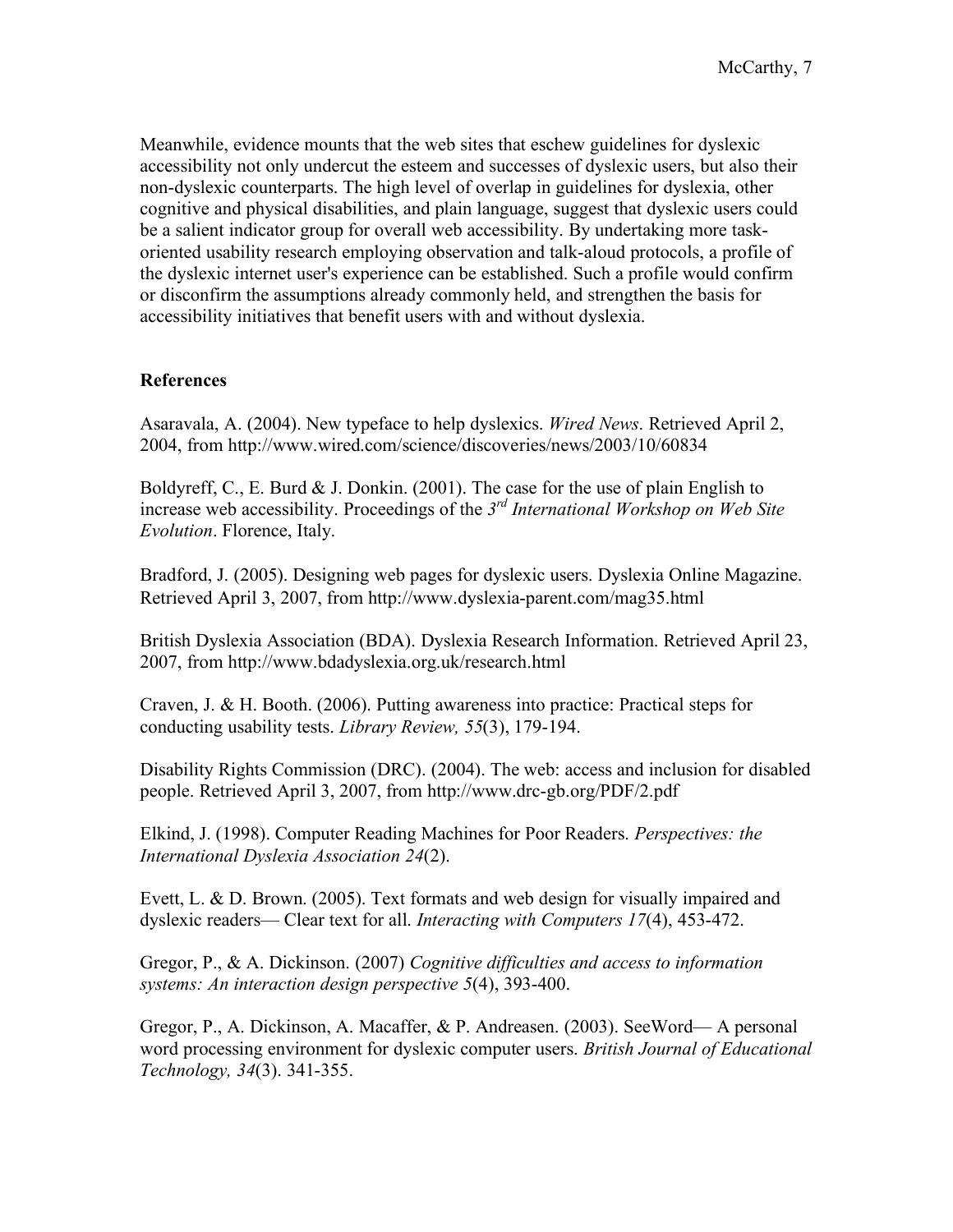Harryson, B., A. Svensk & G. I. Johansson. (2004). How people with developmental disabilities navigate the Internet. *British Journal of Special Education, 31*(3), 138-142.

Readability test. (2007). Juicy Studio. Retrieved April 3, 2007, from http://juicystudio.com/services/readability.php

Kolatch, E. (2000). Designing for users with cognitive disabilities. Retrieved April 3, 2007, from http://www.otal.umd.edu/UUGuide/erica

National Institute of Neurological Disorders and Stroke (NINDS). NINDS Dyslexica Information Page. Retrieved April 23, 2007, from http://www.ninds.nih.gov/disorders/dyslexia/dyslexia.htm

Nielsen, J. (2005). Lower-Literacy users. *Jakob Nielsen's Alertbox*. Retrieved March 14, 2005, from http://www.useit.com/alertbox/20050314.html

Pearson, E. & T. Koppi. (2003). Essential elements in the design and development of inclusive online courses. International Journal on E-Learning, October-December 2003. 52-59.

Petrie, H. L., G. Weber & W. Fisher. (2005). Personalization, interaction, and navigation in rich multimedia documents for print-disabled users. *IBM Systems Journal, 44*(3), 629- 635.

Pollak, D. (2001). Dyslexia, the self and higher education. Sterling, VA: Trentham Books.

Reid, G. & J. Kirk. (2001). Dyslexia in Adults: Education and employment. New York: John Wiley & Sons.

Seeman, L. (2002). Inclusion of cognitive disabilities in the web accessibility movement. Proceedings of *The 11th International World Wide Web Conference*. Honolulu, HI.

Test document readability and improve it. Online utility. Retrieved April 2, 2007, from http://www.online-utility.org/english/readability test and improve.jsp

WebAim. (n.d.).Cognitive disabilities part 1: We still know too little and we do even less. Retrieved April 4, 2007, from http://www.webaim.org/articles/cognitive/cognitive\_too\_little/

Williams, P. & D. Nichols. (2006). Testing the usability of information technology applications with learners with special educational needs. *Journal of Research in Special Educational Needs, 6*(1), 31-41.